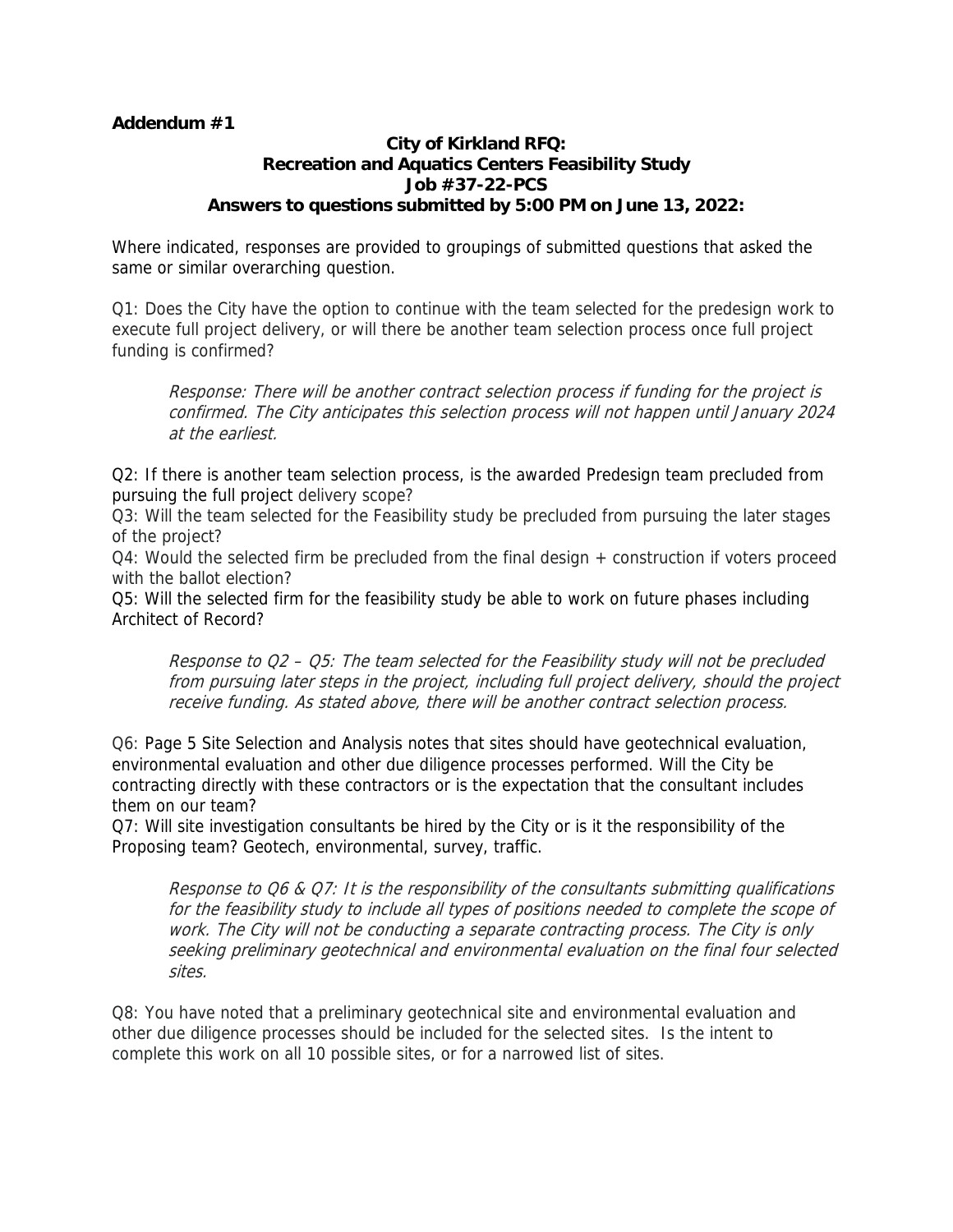Response: In partnership with City staff, the City is asking for the consultant's basic due diligence approach to consider a number of potential sites and narrow the list to four final sites. The intent is for the consultant to complete the more detailed analysis as state in the response to Q6 & Q7 with preliminary geotechnical and environmental evaluation. As stated in the RFQ page 6 under deliverables, concept plans should be completed for Peter Kirk Park with a large recreation and aquatics center, one additional site for a large recreation and aquatics center, and two local recreation community centers selected through the building program options and site analyses.

Q9: For community outreach / stakeholder engagement, will the pre-design team participate in a process set up by the City, or will the Consultant be responsible for planning and facilitating this scope task?

Response: The consultant team is expected to participate in a process set up by the City, as outlined in the RFQ sections discussing the Parks Funding Exploratory Committee (PFEC). The consultant team will provide up to 4 presentations to PFEC and additional presentations to City Council. Significant community engagement was recently completed for the 2022 Parks, Recreation and Open Space (PROS) Plan update. However, as stated on page 5 of the RFQ, the consultants will need to conduct a market and trends analysis to help refine the building program plans.

Q10: Should the deliverables include renderings of the concept designs for the large facility (Aquatic & Recreation Center) and the medium facility (Community Center)?

Response: Yes, visual renderings of concept designs for the large facility and two medium facilities are expected in the final product.

Q11: What is the project's anticipated construction budget?

Response: Budget has not been determined at this time.

Q12: May resumes be exempt from the 25-page limit?

Q13: May covers, dividers, table of contents, and a cover letter be exempt from the 25-page limit?

Response to Q12 & Q13: The total number of pages submitted should not exceed 25. This includes resumes, covers, dividers, table of contents, cover letters, etc.

Q14: Page 8 Proposal Submittal Instructions notes that if paper proposals are being submitted, they must be received by the due date. Are paper proposals required or is an email/electronic copy acceptable?

Q15: Can you confirm that we can either submit electronically via email OR paper copies?

Response to Q14 & Q15: As outlined on RFQ page 8 items 2 and 3, electronic submissions are accepted via email t[o purchasing@kirklandwa.gov.](mailto:purchasing@kirklandwa.gov) Firms may submit either electronically via email or paper copies, and are not expected to use both.